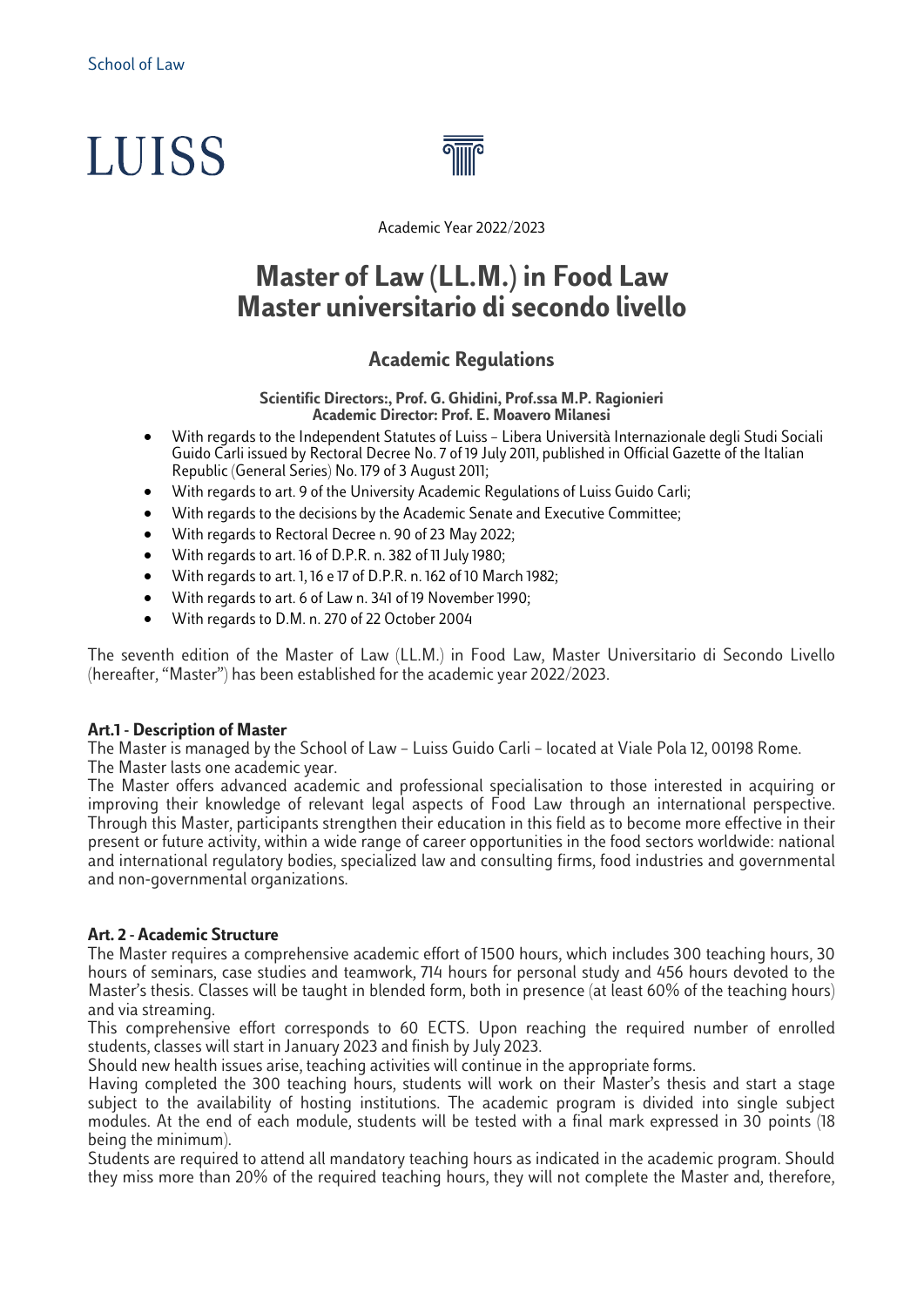will not receive the final title. There are no justified absences, except for some cases that will be individually evaluated by the Administrative Management at the express request of the Master course's Directors. Students can elect to attend classes remotely, upon prior notification to the Directors.

Should student miss teaching hours, fail tests at the end of each single subject module or is responsible of academic and professional misconduct, the Directors of the Master can decide, at their unquestionable judgement, his/her suspension or exclusion. In both cases tuition fees will not be returned.

Having completed their mandatory teaching hours, students will work on a Master's thesis based on a topic selected among those examined in the single subject modules.

Upon successful completing all academic requirements, students receive a final grade expressed on a grading scale of 110 points. This final grade combines the results of the tests of each single subject module and that of the Master's thesis.

#### **Art. 3 - Stage**

As defined in art.1 of Ministerial Degree 142/98, stages create a link between study and work within academic programs and, therefore, facilitate professional choices of students through direct experience.

The Career Services of Luiss Guido Carli creates opportunities of stage through formal agreements and regular interactions with private and public organisations. However, it does no guarantee a stage to all students of the Master. A stage, moreover, does not count towards the 60 University Training Credits.

Candidates for a stage are independently selected by hosting organisations. Should an organisation offer a stage to a student, it needs to sign a "Training and Professional Orientation Agreement" (Convenzione di formazione e Orientamento) with Luiss Guido Carli as required by the Italian legislation.

Stage is not an employment contract with the hosting organisation nor does it give rise to claims for future financial compensations or hiring.

#### **Art. 4 - Number of participants and Academic Calendar**

The number of participants of the Master is limited. The Master is activated with 15 enrolled students. Classes are normally held:

- $\bullet$  Fridays: 2 8 PM.
- Saturdays: 8:30 AM. 1:30 PM.
- The classes of the last module take place for a week on July, as well as on Fridays and Saturdays, also from Monday to Thursday from 2.00 pm to 8.00 pm

#### **Art. 5 - Admission Criteria**

In order to take part to the admission procedure, applicants are required to have a second cycle undergraduate degree or an equivalent degree by a foreign university (for details Art.7 and 8).

As mandated by Art. 142 of Testo Unico 1592/33 and Luiss Academic Regulations, students cannot be enrolled simultaneously in other undergraduate, graduate or Ph.D. programs and Specialisation Schools at Luiss Guido Carli or any other university.

Students at the final year of their undergraduate degree can be admitted, with reserve, provided they complete their academic requirements within the extraordinary session (March/April 2023) of the academic year 2021-2022.

**Art. 6 - Application Procedures** Applications are submitted online through the Luiss official website [cloudserverjsa.luiss.it/LGCScuole/?CDS=FOOD](http://cloudserverjsa.luiss.it/LGCScuole/?CDS=FOOD)

Applicants need to attach the following documents:

- 1. Copy of an identity document (passport or National ID Card where applicable);
- 2. Photocopy of academic transcripts with details of exams, grades and academic credits; candidates with foreign degrees need to refer to art. 8 of this document;
- 3. Curriculum vitae et studiorum (CV);
- 4. Additional documents to be evaluated for the admission.

Upon uploading these documents, students receive an email confirming the safe submission of their application.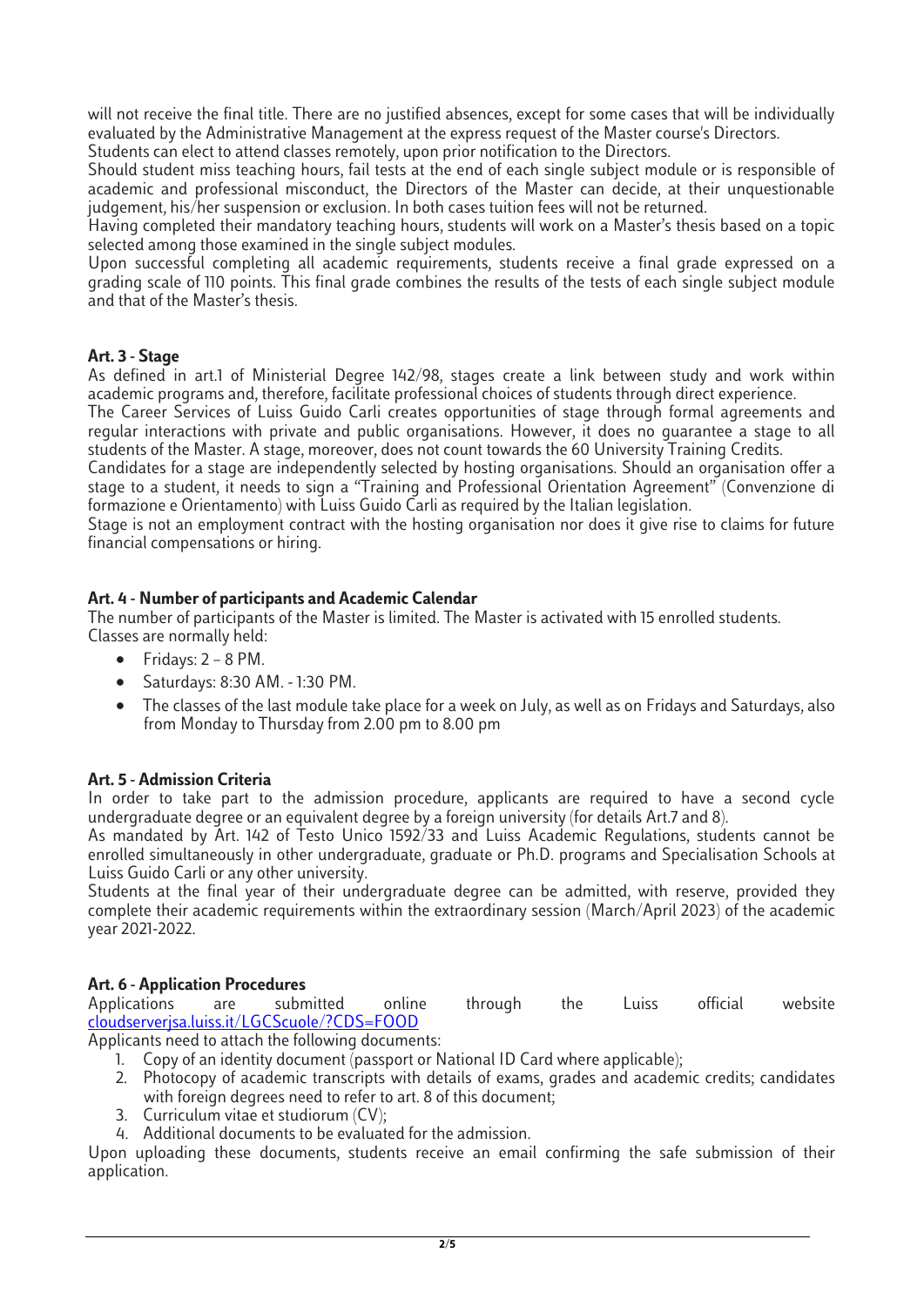#### **Art. 7- Selections and Admission**

Admission to the Master is dependent upon the positive evaluation of the *curriculum vitae et studiorum* (CV) and English language skills, as well as an interview. It is possible, in particular cases, to be interviewed over the phone or videoconference. Selections are undertaken by the Committee nominated by the Directors of the Master.

Applicants will be invited for an interview via email sent to the address indicated in their application. Similarly, the result of their selection procedure (admission, exclusion or reserve) will also be communicated by email.

An enrolment form and full payment instructions is sent to all admitted students. The original enrolment form needs to be returned to the Secretariat of the Luiss School of Law. Still, it is possible to anticipate the enrolment form electronically via email.

#### **Art. 8 - Admission of foreign students or students with a degree by a foreign university**

Upon their admission, students with a foreign university degree need to contact the Italian Consulate or Embassy close to their residency in order to comply with the requirements set by the Italian Ministry of Education, University and Research (Ministero dell'Istruzione, Università e Ricerca).

Academic titles of foreign universities need to be legally translated in Italian and accompanied by a Statement of Equivalent Value (*Dichiarazione di Valore in loco*) issued by the local Italian Consulate or Embassy. The Statement of Equivalent Value should show the full number of school years and certify the official accreditation of the foreign university issuing the academic degree presented with the application.

As an alternative to the Statement of Equivalent Value, students need to produce documentation to Luiss that is deemed necessary for evaluating the academic degree presented with the application. These documents may include, inter alia, certificates with exams and credits and, if adopted, diploma supplements.

Where needed, foreign students admitted to the master need to contact their local Italian Consulate for their student visa.

#### **8.1. Admission of students who have not completed their undergraduate studies at the moment of the application.**

Those Italian candidates who have not completed their undergraduate studies at the moment of the application are admitted "with reserve". Full registration will only be granted when students at Italian universities present official certification of the completion of their academic requirements within the extraordinary session (March/April 2023) of the academic year 2021-2022.

Foreign graduating candidates, instead, must submit the documentation indicated in art.7 of this document by the deadlines indicated by Luiss.

Failure to comply with this article will make it impossible for the candidate to obtain the final title of Master in the academic year of reference. He/she will still be responsible for the full payment of the tuition fee.

#### **Art. 9 - Enrolment**

Tuition fee of the Master is set at EUR 8.500,00.

The tuition fee is cut by 10% (€ 7.650,00) for Luiss Alumni e for students enrolling by 30 June 2022. Students are required to pay the tuition fee according to the full instructions received at the time of their admission. Payments can be made by accessing a dedicated page of the Luiss website (Web Self Service) <https://www.luiss.it/servizi-agli-studenti/web-self-service>

Credentials for accessing this service will be provided to the students by email.

#### **Enrolment in the Master is completed after the receipt of the original enrolment form duly signed and the payment of the tuition fee. It is possible to anticipate the enrolment form via email to the School of Law – Luiss Guido Carli.**

The tuition fee is non-refundable unless the Master is not activated as the minimum numer of participants is not reached. Students can also decide to withdraw from the course prior to the start of the Master, as indicated in art. 10. In both cases, Luiss's administration will will reimburse all funds paid until that moment. Luiss Guido Carli will issue an invoice in the name of the participants for each payment of the tuition fee.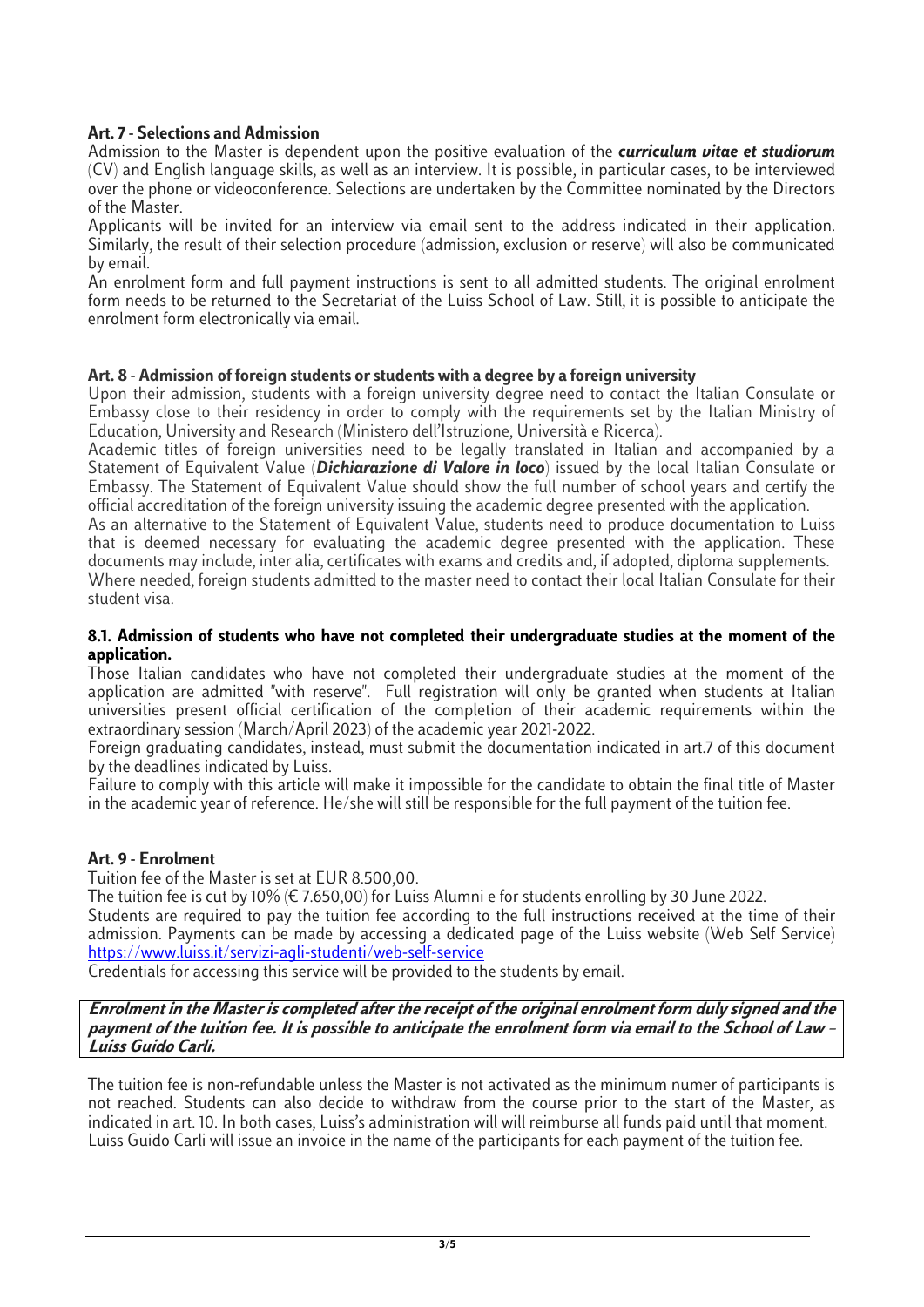#### **Art. 10 - Withdrawal**

Students who have been admitted to the Master's program may decline to enroll by sending an e-mail to the Directors and to the Administrative Management of the Luiss School of Law.

In such a way, students in the reserve list can be admitted into the program.

Students who have enrolled in the Master's program may withdraw from it only before the course start date by sending an e-mail to the Directors and to the Administrative Management of the Luiss School of Law. A withdrawal after the start date of the Master's program will result in the charge of the entire amount of the tuition fee.

#### **Art. 11 - Financial Aid**

In order to facilitate their attendance of the Master, students can apply to loans (*Prestiti d' Onore*) offered by various financial institutions that have stipulated agreements with Luiss Guido Carli. For more information visit the Luiss's University website.

#### **Art. 12 - Awarding of the title**

The awarding of the degree is subject to passing exams of each single subject module, the positive evaluation of the Master's thesis, as well as the attendance of at least 80% of teaching hours. Also, students should also have completed the payment of the tuition fee and return all the necessary documentation required to complete the registration for the Master.

#### **Art. 13 - Protection of Personal Data**

Luiss - Libera Università Internazionale degli Studi Sociali Guido Carli, as Controller, collects and processes data subjects' information in full compliance with the general principles and rules laid down by the law governing the protection of personal data (Legislative Decree No. 196/03 and Regulation (EU) No. 2016/679). The processing is required to correctly manage the procedures inherent in the call for applications in relation to the master in Food Law as well as associated and ensuing obligations: the characteristics of the processing are communicated through a privacy notice given to the data subjects, who are also requested to consent to the processing of their data should it prove necessary in relation to the aims pursued by the Controller.

Data subjects may at all times exercise their statutory rights (concerning, for example, access to data, rectification of data, erasure of data, restrictions on processing of data and portability of data) by contacting the Controller Luiss Guido Carli at Viale Pola 12, 00198 Rome, Italy, e-mail [privacy@luiss.it](mailto:privacy@luiss.it).

#### **Art. 14 - Students' obligations**

Master's students are required to meet all the commitments undertaken at the moment of being admitted to the Master.

They are also required to:

- Observe respectful behaviours during all teaching hours and exams
- Respect of other students and the premises of Luiss Guido Carli

The violation of the aforementioned obligations may involve disciplinary actions without the prejudice to any further legal action.

Students are also expected to comply with the requirements associated to the monitoring of attendance of all teaching hours and to be on time. For more information:

#### <http://lsl.luiss.it/>

Luiss School of Law Viale Pola 12 – 00198 ROMA Tel. 06/85 225 857/352/459 - Fax 06 85 225 478 [lsl@luiss.it](mailto:lsl@luiss.it)

#### **Art. 15 – Authentic Text**

Done in Italian and translated in English. The Italian text is authoritative.